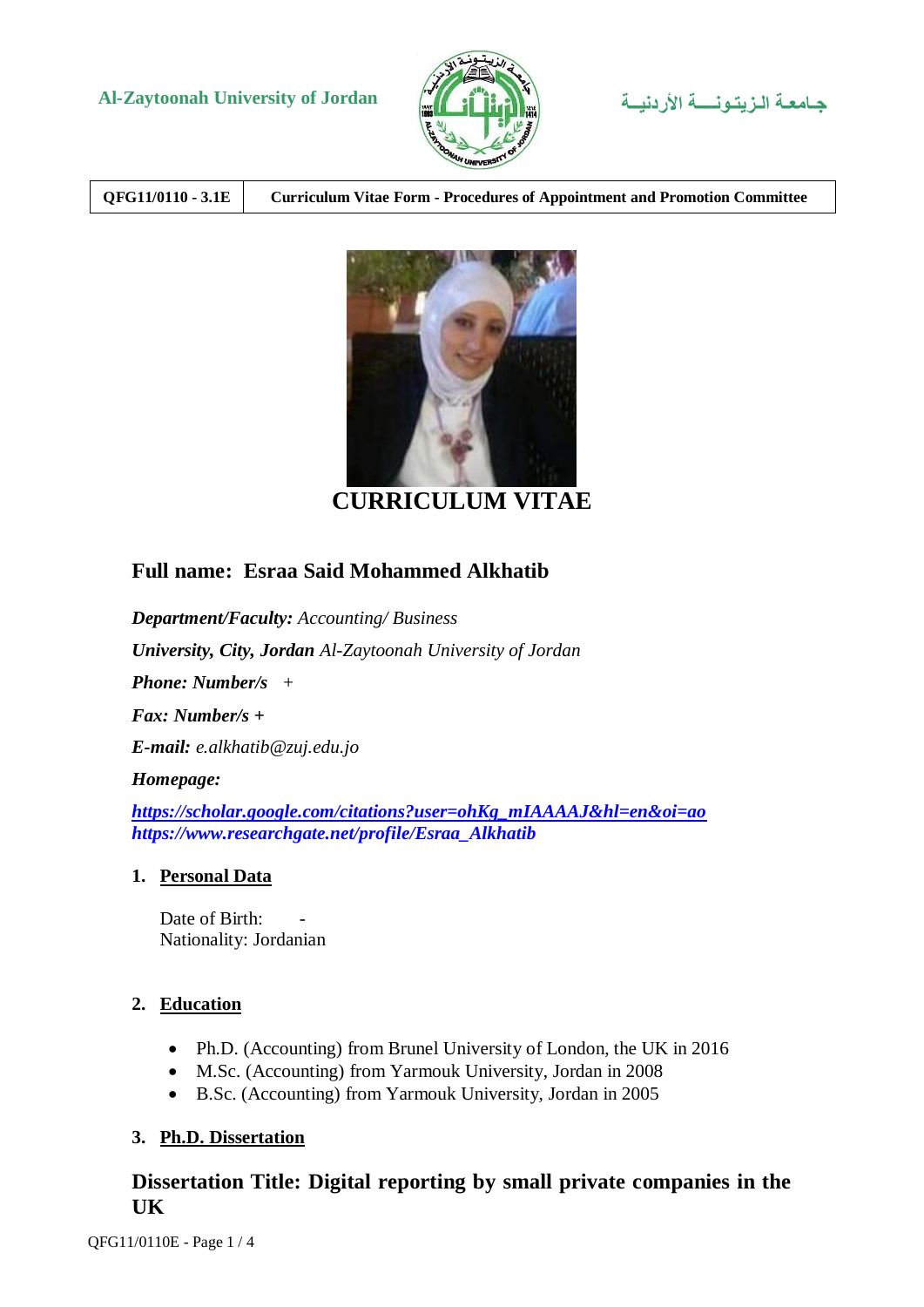

**QFG11/0110 - 3.1E Curriculum Vitae Form - Procedures of Appointment and Promotion Committee**

### **4. Employment**

#### *Academic Positions: an Assistant Professor in Accounting at the Al-Zaytoonah University of Jordan Amman.*

#### **5. Research Interests**

Her main research interest focuses on developments in e-government initiatives, and digital reporting via eXtensible Business Reporting Language (XBRL) by small private companies for financial reporting, tax and other statutory purposes.

#### **6. Membership in Scientific Societies and Associations**

### **7. Teaching Experience**

- *Graduate Courses*
	- Research Seminar in Accounting for postgraduate students

#### *Undergraduate Courses*

- Accounting Principles  $(1+2)$  in Arabic and English
- Intermediate Accounting  $(1+2)$  in Arabic and English
- Accounting for partnerships and corporations
- Advanced accounting in Arabic
- Cost Accounting (Introduction and Advanced) in Arabic and English
- Managerial Accounting in English
- Accounting Information systems in Arabic and English

### **8. Supervision of Graduate Research**

| No. | Name of Student | Title of Thesis | Date of<br><b>VIVA</b> |
|-----|-----------------|-----------------|------------------------|
|     |                 |                 |                        |
|     |                 |                 |                        |
|     |                 |                 |                        |
|     |                 |                 |                        |
|     |                 |                 |                        |

### **9. Membership of Committees**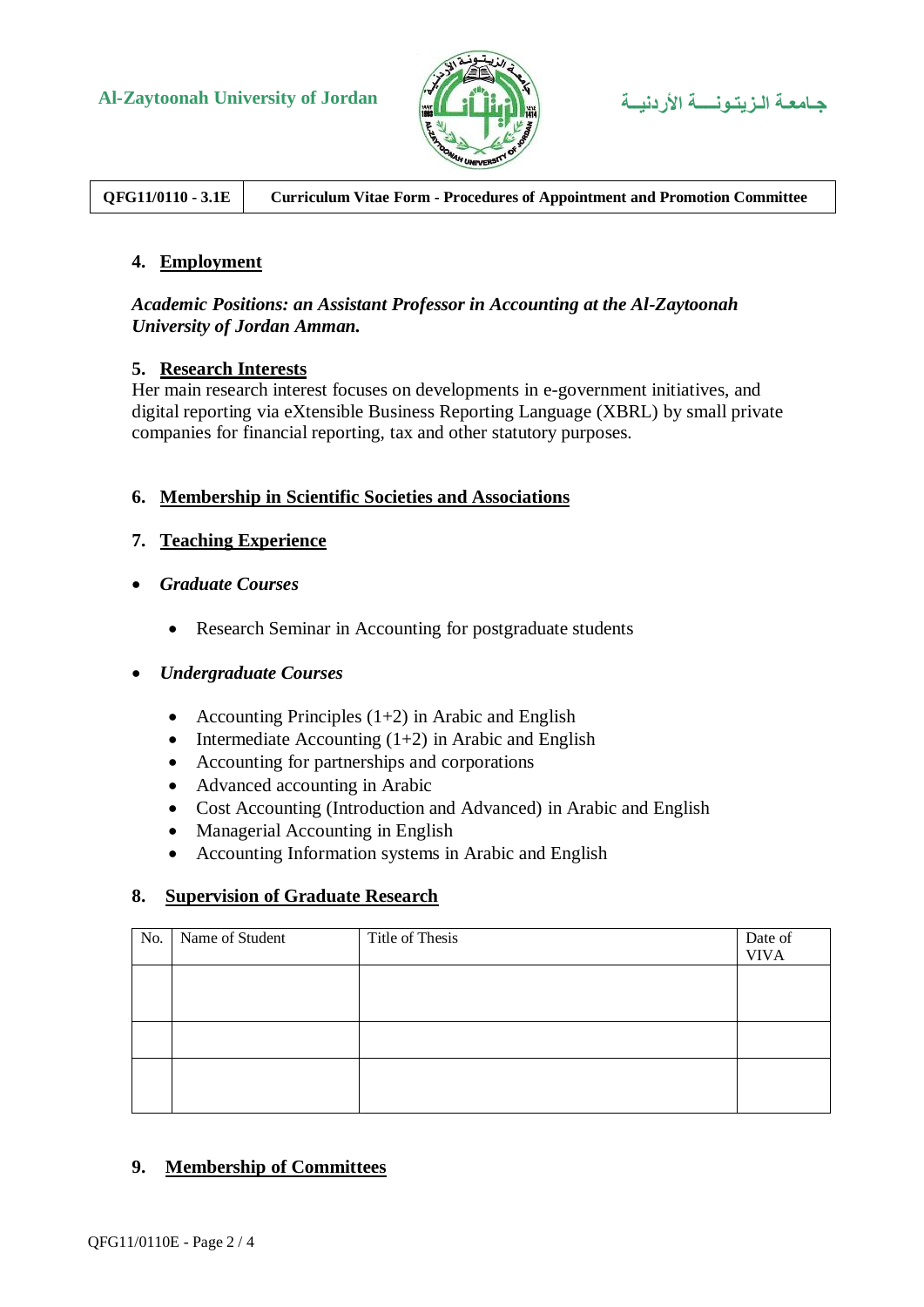



**QFG11/0110 - 3.1E Curriculum Vitae Form - Procedures of Appointment and Promotion Committee**

#### **10. Professional and Scientific Meetings**

## **11. Academic and professional publications**

#### **Academic publications**

Alghusin, N., Abdalmajeed Alsmadi, A., **Alkhatib, E.,** & Mohammad Alqtish, A.; *The impact of financial policy on economic growth in Jordan (2000-2017): An ARDL approach*, Ekonomski pregled,71(2), 2020, pp. 97-108.

**Alkhatib, E.** , Ojala, H., & Collis, J.; *Determinants of the voluntary adoption of digital reporting by small private companies to Companies House: Evidence from the UK,* International Journal of Accounting Information Systems, 34, 100421, 2019.

Yassin, M. M., **Alkhatib, E**.; *Internet Financial Reporting and Expected Stock Return*. Journal of Accounting, Finance & Management Strategy, 14(1), 2019, pp.1- 28.

**Alkhatib, E.**, Yassin, M. M., & Alkhatib, A.; *Managing the Digitisation of Filing System Project at Al-Zaytoonah University of Jordan*. In International Conference on Engineering, Project, and Product Management, Part of the [Lecture Notes in](https://link.springer.com/bookseries/11236)  [Mechanical Engineering](https://link.springer.com/bookseries/11236) book series (LNME), Springer, Cham, 2017, pp. 281-289.

Collis, J., **Alkhatib, E.,** & de Cesare, S.; *Costs and benefits to small companies of digital reporting.* The Association of Chartered Certified Accountants (ACCA) global database, 2017, Available at [https://www.accaglobal.com/hk/en/technical](https://www.accaglobal.com/hk/en/technical-activities/technical-resources-search/2018/january/-costs-and-benefits-to-small-companies-of-digital-reporting.html)[activities/technical-resources-search/2018/january/-costs-and-benefits-to-small](https://www.accaglobal.com/hk/en/technical-activities/technical-resources-search/2018/january/-costs-and-benefits-to-small-companies-of-digital-reporting.html)[companies-of-digital-reporting.html.](https://www.accaglobal.com/hk/en/technical-activities/technical-resources-search/2018/january/-costs-and-benefits-to-small-companies-of-digital-reporting.html)

### **12. REFERENCES**

| References     |                       |                     |  |  |
|----------------|-----------------------|---------------------|--|--|
| Name of Person | Professional relation | Contact information |  |  |
|                |                       |                     |  |  |